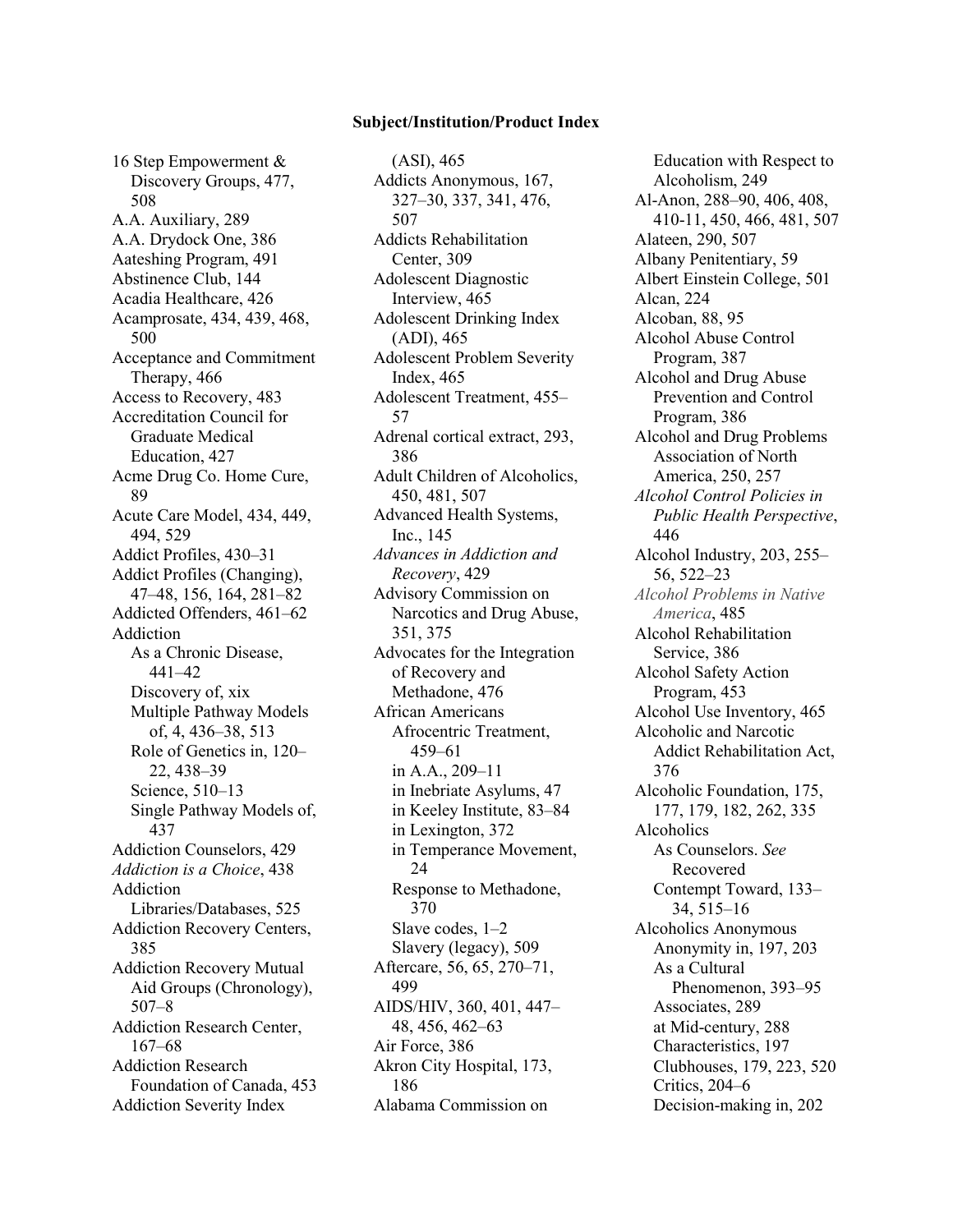Duration of Participation, 201–2 Early History, 169–82 Early Rituals, 177–78 Expansion & Diversification, 395–96, 475–76 Farms/Retreats, 223–24 General Service Board, 182, 185 General Service Conference, 182, 288 *Grapevine*, 179–80 Hospital Committees, 215, 220 Identity within, 193–94 in Keeley Institutes, 84 In Prison, 179 Innovations of, 197–99 Intergroups, 181, 216, 222 Laughter in, 196, 476 Legacy, 211–12 Literature, 175–77, 182 Naming of, 174 Organizational Structure, 181–82 Paradoxes in, 192-93, 196, 216–17 People of Color in, 208–11 Program, 190–213 "Real A.A.", 476 Relationship to Treatment, 214–31, 405–10 Relationships within, 194, 200–201 Slogans, 195–96 Sponsorship, 177–78, 198 Steps, 175–76, 192–96, 213 Storytelling, 195 The "Big Book", 175–77 Traditions, 181, 202–4, 213 Volunteers, 217–19, 221, 231, 268 Women in, 206–11 Alcoholics for Christ, 291, 477, 507 Alcoholics Victorious, 103, 290-91, 476-77, 507 Alcoholism

Bottled Cures for, 88 Coined, xvii Etiology of, 4, 49–50, 71, 117, 199 Industrial Programs, 246– 48 Movement (Modern), 232–60, 393–95 **Occupational** Vulnerability for, 47, 72 Portrayal in Movies, 180 Vaccine (Search for), 126 *Alcoholism: Clinical and Experimental Research*, 422 Alcoholism Counselor, 136– 41, 267–68 Alcohol-laced Products, 87– 96 Alcola, 88 Alina Lodge, 224, 286 Alka-Nox, 88 All Addicts Anonymous, 476, 507 Alliance Against Intoxicated Motorists (AAIM), 454 Allis Chalmers, 246 ALMACA, 457 Almshouses, 36, 108, 301 Alono, 289 Alta Mira, 424 American Academy of Addiction Psychiatry, 391, 422, 426 American Academy of Addictionology, 391, 426 American Academy of Health Care Providers in Addictive Disorders, 390 American Academy of Health Care Providers in the Addictive Disorders, 422, 429 American Academy of Psychiatrists in Alcoholism and Addiction, 391 American Addiction Centers, 426 American Association for the Advancement of Science,

236 American Association for the Cure of Inebriates, 33, 37, 56 American Association for the Treatment of Opioid Dependence, 364, 422, 425, 500 American Atheists Addiction Recovery Groups, 479, 481 American Bar Association, 351, 353, 374 American Board of Medical Specialties, 426 American Board of Psychiatry and Neurology, 427 American Civil Liberties Union, 452 American Hospital Association, 245, 391 *American Journal on Addictions*, 427 American Lutheran Church, 269, 405 American Medical Association, iii, xx, 93, 94, 113, 116, 148, 152, 245, 257, 351, 353, 364, 365, 374, 391 American Medical Society for the Study of Alcohol and other Narcotics, 391 American Medical Temperance Association, 40 American Osteopathic Association, 427 American Psychiatric Association, xviii, xix, 163, 180, 189, 283, 288, 391, 438 American Public Health Association, 37, 154, 180, 288, 365, 448 American Society of Addiction Medicine, 245, 253, 364, 391, 422, 426, 442, 463, 500 American Society on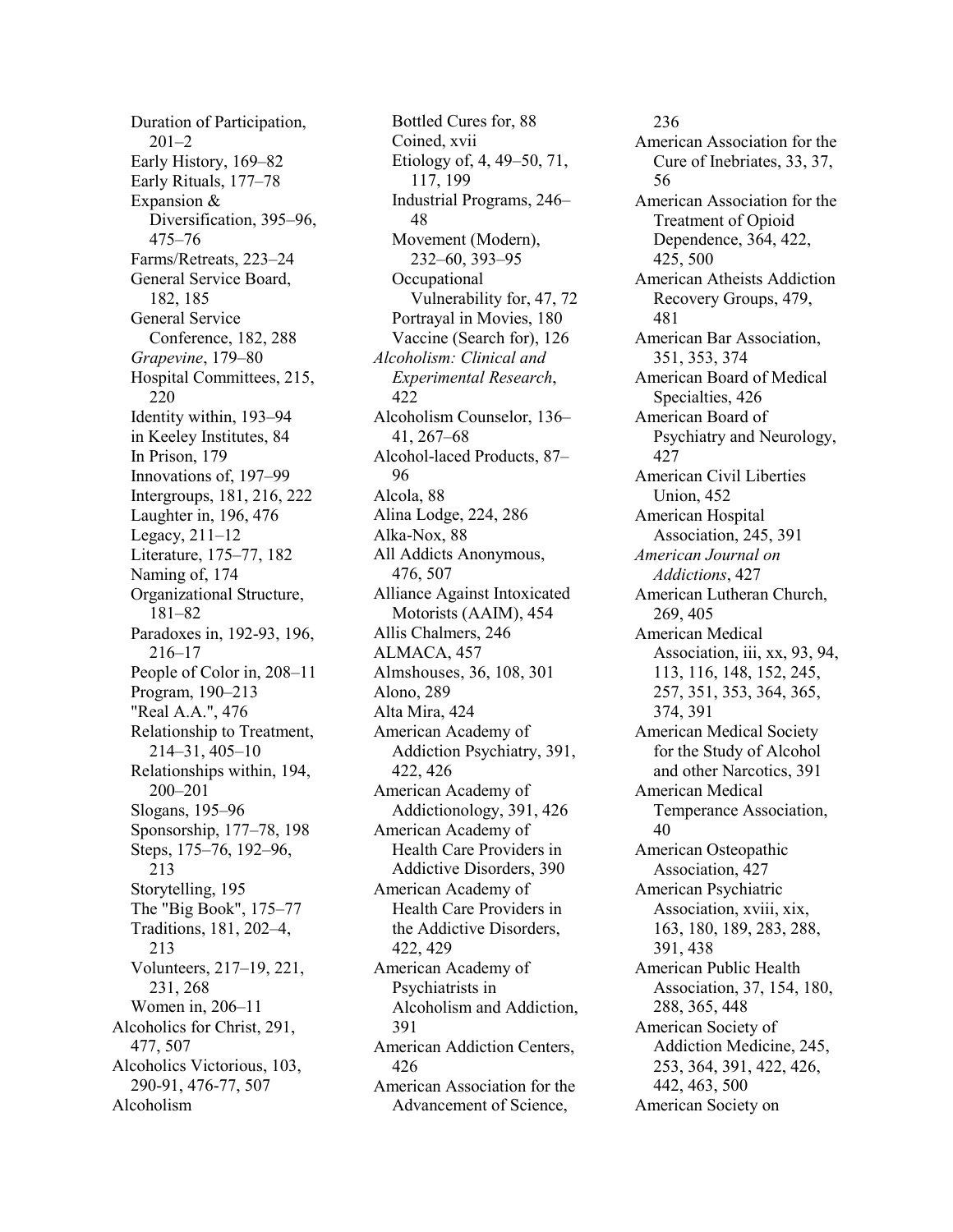Alcoholism and Other Drug Dependencies, 391 American White Cross Association, 160 Americans in Recovery Act, 485 Amity, 318, 323 Antabuse, 144, 284, 292, 295-98, 303, 386-87, 466, 468 Antialkaholin Drink Cure, 88 Anti-Cigarette League Treatment, 89 Anti-craving Agents, 468 Anti-Drug Abuse Act of 1988, 489 Anti-Jag, 88 Anti-Narcotic Bureau, 160 Apomorphine, 54, 74, 80, 85, 126, 129, 142, 144, 300, 306, 434 Appleton Home, 36, 45, 52, 57 Archway House, 318, 323 Aripiprazole, 468 Army, 386 Arona Academy, 491 Asian Pacific American Community of Recovery Network, 485 Assertive Continuing Care (ACC) Experiments, 472 Assessment, 498 Assessment Tools, 465 Association for Medical Education and Research in Substance Abuse (AMERSA), 422 Association of Former Drug Abusers for Prevention and Treatment, 501 Association of Halfway House Alcoholism Programs of North America, 304 Association of Persons Affected by Addiction, 485 Association of Recovery Community Organizations, 484, 505

Association of Recovery Schools, 422, 492 Astoria Consultation Service, 309-10 Attendants, 45, 72–73 Attraction, 498 Aurmino, 88 Aversion Therapy, 5, 54, 142–45, 306 Avon Park, 284, 307 BACCHUS, 454 Baclofen, 468 BACO-CURE, 90 Baker-Rose Gold Cure, 79 Ball and Ross Systematic Review of MM Outcomes, 364 Bangor Reform Club, 25 *Banner of Gold*, 38, 78 Battle Creek Sanitarium, 125- 26 Because I Love You, 481 Beech Hill Farm, 224, 286 Beech Hill Hospital, 286 Behavioral Contracting and Contingency Management, 434 Behavioral Health Recovery Management, 498 Behavioral Marital Therapy, 433 Behavioral Self-Control Training, 465 Bellevue Hospital, 110, 116, 118, 156, 187, 220, 236, 294, 307, 332 Bently Brook Farms, 224 Benzedrine Replacement Therapy, 295-96 Benzodiazepines Anonymous, 476, 508 Betty Ford Center, 272, 394- 96, 426, 449 Children's Program, 449 Betty Ford Institute, 396, 496, 501 Bibliotherapy, 219 Bi-Chloride of Gold Club, 78 *Bill W.*, 493 Billings Hospital, 368 Binghamton State Hospital,

63 Bioenergetics, 466 Birch and Davis Associates, Inc, 390 Black Nation of Islam, 311- 12 Black Templars, 24 Blackstone Treatment for Alcoholism, 88 Bloomingdale Asylum for the Insane, 114 Bloomingdale Hospital, 123 *Blue Book*, 248 Blue Grass Law, 165 Blue Hills Hospital, 249, 284, 307 Blue Ribbon Reform Clubs, 26–28 Blythewood Sanitarium, 188- 89, 222, 225, 284 Boggs Act of 1952, 351 Boot Camps, 434 Boozers Day, 102 Boston Bichloride of Gold Company, 79 Boston City Hospital, 110, 282 Boston Cure for Drunkenness, 88 Boston Psychopathic Hospital, 129 Boston Washingtonian Hospital, 65 Bowery, 97, 102 Boylan Law, 118 Brattleboro Retreat, 249 Breaking Intergenerational Cycles, 529–30 Bridewell Hospital, 309 Bridge Group, 406-7 Bridge House, 263, 285-86, 292, 301 Brief Counseling, 433 Brief Therapy, 51 Brighton Hospital, 222, 287 Brooklyn Home for Habitués, 34, 518 Brooklyn State Hospital, 223 Brookwood Recovery Centers, 413 Brown (Buff) Book, 341-42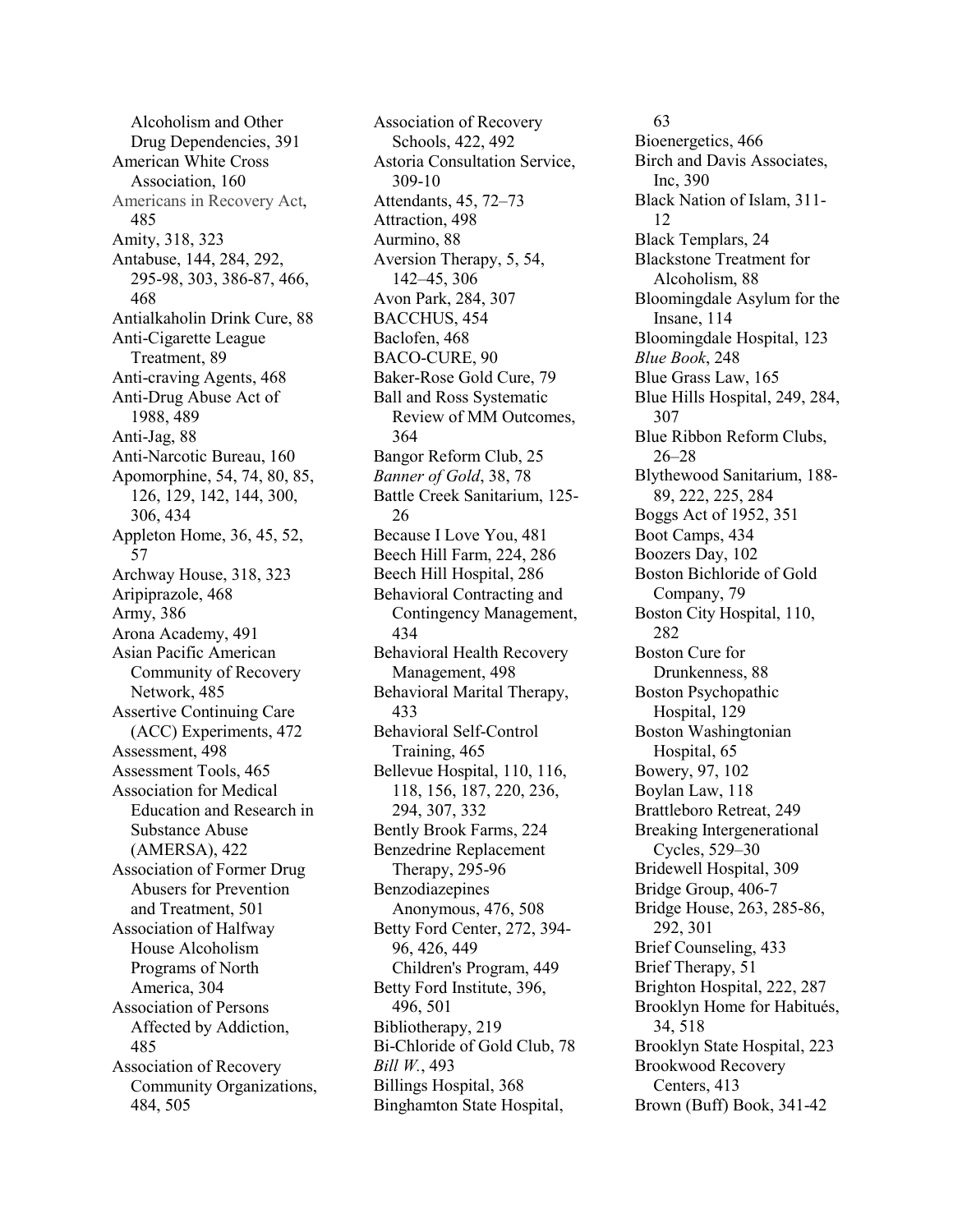Buddhist Recovery Network, 477, 508 Buffalo State Hospital, 308 Bull's Head Tavern, 65 Buprenorphine, 366, 431, 434, 439, 467-69, 500-1 Bureau of Alcoholic Therapy, 285 Bureau of Narcotics, 153, 157, 161, 305, 349, 351- 53, 364 Business Men's Moderation Society, 28, 507 Butler Hospital, 148 CAGE, 465 California Alcoholic Rehabilitation Commission, 250 California Drug and Alcohol Treatment Assessment, 365, 472 California Rehabilitation Center, 350 California Society for the Treatment of Alcoholism and Other Drug Dependencies, 391 Calix Society, 291–92, 507 Calvary Mission, 100, 172-73 Cannabis Youth Treatment (CYT) Experiments, 472 Capitated Reimbursement, 402 Carbon Dioxide Therapy, 300–301 Career Teacher Program, 391 Carnegie Foundation, 237 Carney Common Sense Treatment, 89 Caron Foundation, 288 Case Management Services, 403, 464 Caterpillar Tractor Company, 246, 407 Celebrate Recovery, 477, 492, 508 *Celebrity Rehab*, 426 Center City Alumni Association, 265 Center for Substance Abuse Treatment, 381, 422, 455,

457, 460, 463, 483, 484, 495, 498 Center for the Study of Addictions, 491 Central Islip Hospital, 308 Central Park Recovery Church, 492 Cermak Hospital, 367 Certification of Added Qualifications in Addiction Medicine, 427 Certification/Credentialing, 384–92 Certified Clinical Alcohol, Tobacco, and Other Drugs Social Worker, 429 Charles B. Towns Anti-Opium Institute, 116 Charles B. Towns Hospital for the Treatment of Drug and Alcoholic Addictions, 115–19, 171–72 Charter Medical Corporation, 385 Chase Tavern, 13 C*hemical Dependency* Origin and use of, 270, 274 Chemical Dependent Anonymous, 476 Chicago Christian Industrial League, 290 Chicago Committee on Alcoholism, 224, 247, 286 Chicago House of Corrections, 150, 367 Chicago Psychopathic Hospital, 162 Chicago State Hospital, 223 China/Chinese, 372 Chit Chat Farms, 287 Chit Chat Foundation, 287-88 *Choices*, 493 Christian Alcoholic Rehabilitation Association, 103 Christian Home for Intemperate Men, 35, 45, 57, 100, 104 Christian Recovery Fellowship, 492

Christian Revival Association, 101 Christians in Recovery, 477, 508 Citalopram, 468 Clean & Sober High School, 491 Clergy, 96–107, 248, 269, 459 Client-centered Therapy, 466 Cliffside Malibu, 424 Clinical Classification Systems, 47–48, 132–34, 164, 279–81 Clinical Trials Network (CTN), 472 Clinics. *See* Morphine Co-alcoholism, xx Coalition on Alcohol and Drug Dependent Women and Their Children, 455 Co-Anon, 481, 507 Cocaine Addiction, 48, 146–48, 162 As a treatment for morphine addiction, 146–47 Exposed Infants, 454–55 Prohibition, 41 Treatment, 397, 452 Cocaine Anonymous, 394, 476, 507 Cocaine-laced Products, 88 Cochrane Review, 365 Codependency, 450–51 *Codependent No More*, 451 Co-Dependents Anonymous, 451, 481, 507 Cognitive Behavioral Therapy, 425, 433, 467 Cognitive Therapy, 466 Coho Drink Cure, 94 Cokeenders, 413 Collaborative Cocaine Treatment (CCT) Experiments, 472 College on Problems of Drug Dependence, 422 Collins Painless Antidote, 89 "Combined Treatment", 380–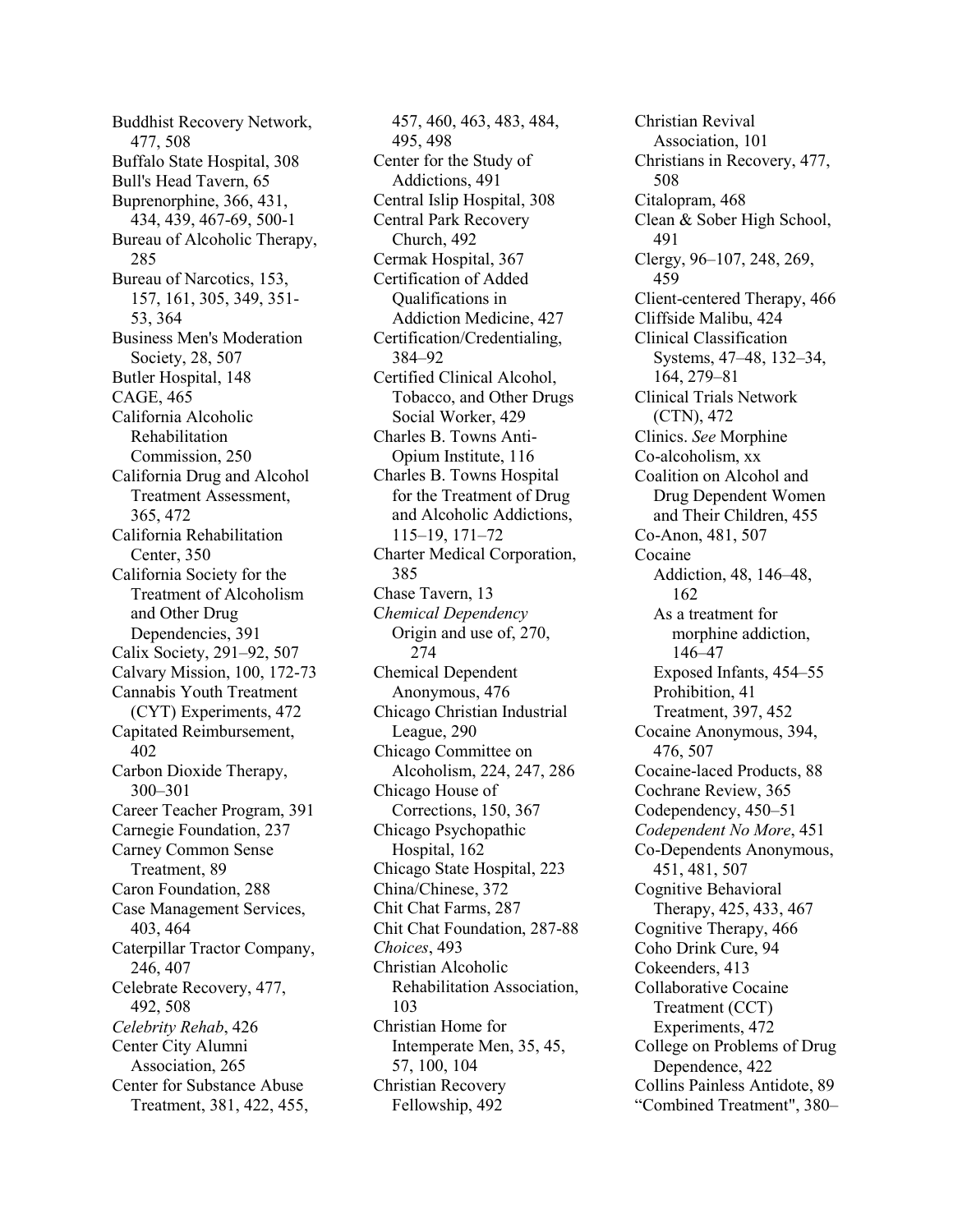81 Commission on Accreditation of Rehabilitation Facilities, 425 Commitment (Civil/Legal) For Alcoholism, 50 For Narcotic Addiction, 349–50 Committee of Concerned Methadone Patients and Friends, Inc., 501 Committee on Acquirement of the Drug Habit, 93 Committee on Habit Forming Drugs, 154 Committee on Problems of Drug Dependence, 422 Committee on Quack Remedies, 92 Committee on the Narcotic Drug Situation, 148 Community Anti-Drug Coalitions (CADCA), 423 Community Recovery, 504–5 Community Reinforcement and Family Training (CRAFT), 464 Community Reinforcement Approach, 433 Comprehensive Alcoholism Prevention and Treatment Act of 1970, 377 Comprehensive Care Corporation, 385 Comprehensive Community Mental Health Centers Alcoholism Treatment within, 375 Conditioning Club, 144 Confrontation-based Approaches, 434 Connecticut Commission on Alcoholism, 241, 249 Connecticut Community of Addiction Recovery, 486 Connecticut Mental Health Center, 367 Consolidated Edison Co., 246 Continuing Care, 499

Continuum of Care, 51-52, 442

Controlled Drinking Debate, 444–46 Controlled Heroin Use, 446 Conversion, 192–93 Cooperative Commission on the Study of Alcoholism, xviii, 374-75, 376 Core Technology (of Addiction Treatment), 513 Cost of Treatment Inebriate Asylums, 35–36 Keeley Institute, 75–76 Towns Hospital, 116-17 Council for Moderation, 235– 36 Council for Understanding and Rehabilitation of Addicts, 367 Council on Accreditation, 425 Council on Scientific Affairs, 364 Counseling In Inebriate Era, 53 *Counselor, The Magazine for Addictions Professionals*, 429 Coyle Foundation, 263-64 Cravex, 88, 95 Craving, 437 CRC Health Group, 426 Creedmoor State Hospital, 223 Cremorne Mission, 100 Criminal Justice Drug Abuse Treatment Studies (CJDATS), 472 Criminalization, xiv, 41, 150- 52, 158, 160, 399, 403, 474, 514, 522, 523, 526 Crossroads, 415 Crystal Meth Anonymous, 476, 508 Cultural Competency, 459-61 Darvon, 366 Dashaway Association, 61, 67, 507 Dashaway Hall, 34 Daughters of Rechab, 24 Daughters of Samaria, 23, 507

Daughters of Temperance, 24 Dayton State Hospital Daytop, 319–20 Deaconess Hospital, 220, 404 Delancey Street, 318 Delirium Tremens (DTs), 31, 219, 279 Demedicalization, 474-75, 526 Denarco, 91, 93 Department of Defense, 376, 424 Department of Health, Education and Welfare, 378 Department of Treasury, 150- 53 DePaul Rehabilitation Center, 407 Depression (Economic), 41, 233-34, 326 Detoxification, 52, 118, 149– 50, 154–57, 165, 217 Detroit Harbor Lights Corps, 102 Detroit Narcotic Clinic, 309 Detroit Receiving Hospital, 309 Developmental Models of Recovery, 240–41, 439–40 Dia Linn, 209, 265, 271-72 Diagnostic Interview Schedule, 465 Diets (Specialized) As Alcoholism Treatments, 122, 293 Dipsocura, 79 Dipsomania Definition of, xvii Disease Concept, 3, 37, 49, 205, 512 Attacks upon, 399-400 Distilled Spirits Institute, 256 District of Columbia Alcoholic Rehabilitation Act, 376 Disulfiram, 144, 296-97, 299, 468, 469 Division 50, 428 Double Chloride of Gold Cure, 69–71, 74–76, 80–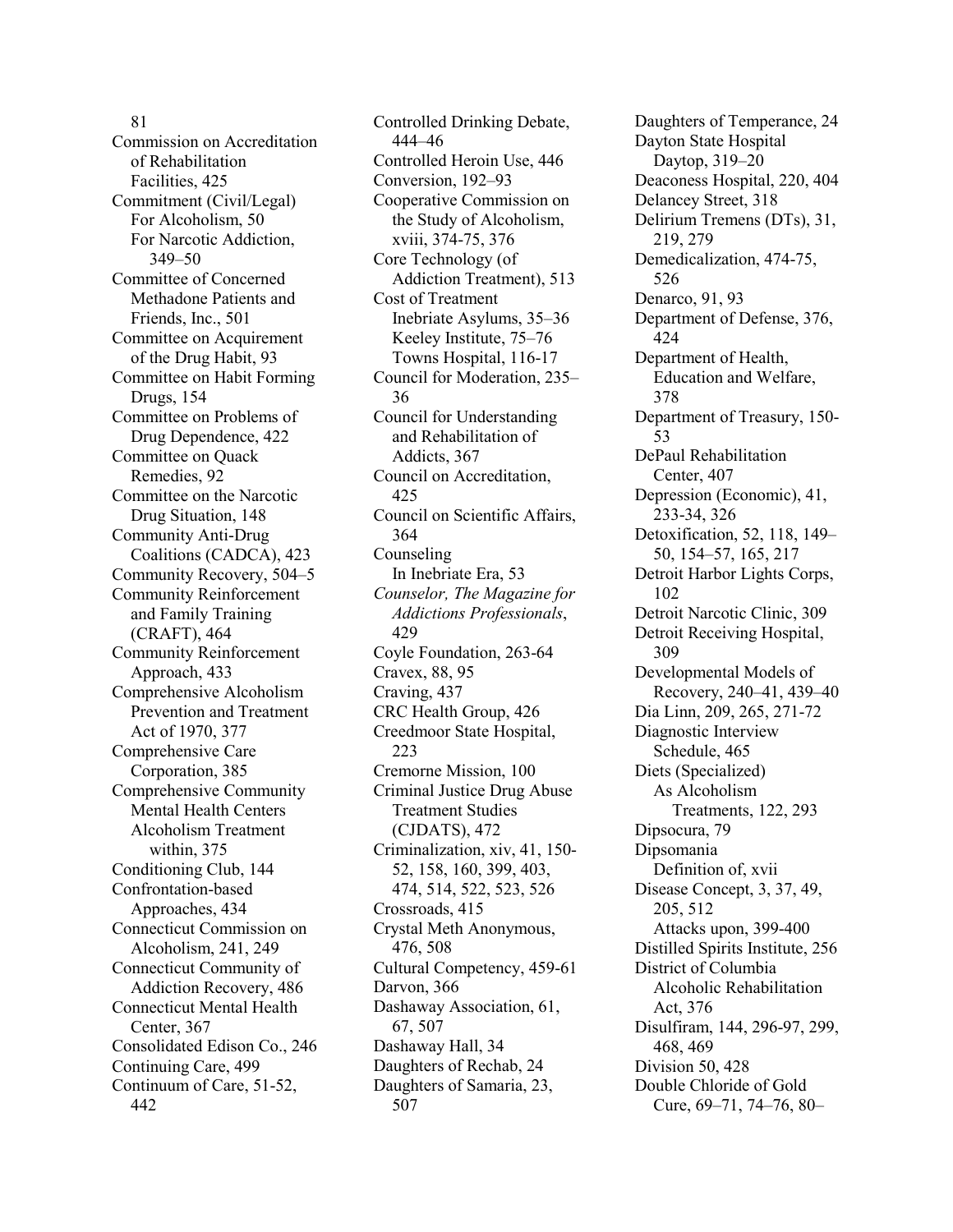82, 85–86 Dovers Powder, 87 Dr. B.M. Woolley Cure, 93 Dr. Chambers' Celebrated Remedy for Intemperance, 88 Dr. Collin's Genuine Painless Opium Antidote, 90 Dr. Haines Golden Specific, 88 Dr. J.C. Hoffman Cure, 93 Dr. Meeker's Antidote, 90 Dr. Ravely's Guaranteed Remedy, 90 Dr. Sheldon's Sanitarium, 112 Drink Watchers, 481 Drinking Patterns Early American, 1–2, 5–7 DrinkWise, 481 *Driver v. Hinnant*, 452 Drug Abuse Reporting Program (DARP), 472 Drug Abuse Screening Test (DAST), 465 Drug Abuse Treatment Act of 1972, 378 Drug Abuse Treatment Act of 2000, 501 Drug Abuse Treatment Outcome Study (DATOS), 472 Drug Abuse Treatment Outcome Study for Adolescents (DATOS-A), 472 Drug Abusers Anonymous, 476 *Drug and Alcohol Dependence*, 422 Drug Courts, 403, 461–62 Drug Crave Crusade, 90, 93 Drug Policy Alliance, 423 Drug Testing, 392–93 Drug-Free Communities Support Program, 422 Drug-Related Treatments, 4, 75, 88–90, 126–27, 143, 146–47, 218, 293–95 Drunk Driving, 453–54 "Drunk" Jokes, 394

DSM4. *See* Classification Dual Diagnosis, 463 Dunklin Memorial Camp, 103, 492, 503 DuPont, 246 Durfee's "Practicing Farm", 141–42 Dwight Cure, 79 Eagleville Hospital and Rehabilitation Center, 381, 407 Early Intervention Programs, 392–93, 464 Early Re-Intervention (ERI) Experiments, 472 East Cleveland Clinic, 220 *Easter v. District of Columbia*, 452 Eastman Kodak, 246 Ecole Nouvelle, 491 Economic Opportunity Amendment of 1966, 376 Edgehill-Newport, 394 Educational Lectures and Films, 434 Eisenhower Medical Center, 395 Electric Innervator, 95 Electroconvulsive Therapy, 127, 292, 326, 352 Electroshock Therapy, 434 Electrotherapy, 52, 65, 119 Elements Behavioral Health, 426 Emmanuel Church, 134 Emmanuel Clinic, 30, 134– 36, 241, 518, 520 Empire Institutes, 68, 385, 404 Employee Assistance Professionals Association, Inc. (EAPA), 457 Employee Assistance Programs, 246–48, 380, 392, 397, 406, 433, 457– 59 Employee Assistance Society of North America (EASNA), 457 Enabling (Concept of), 450 Endorphins, 439

Engagement, 498 Ensor Institute Vegetable Cure, 90 Epidemiologic Catchment Area Study, 496 Ethical Abuses/Standards, 42–43, 87–96, 230, 256, 397–98, 400, 525 Eugenics, 109, 120–22 Evaluation Research. *See* Outcome Evidence-based Treatment, 430, 433-34, 457, 499 ExCEL Sober School, 491 Exercise, 123 Exodus House, 309 Faces and Voices of Recovery, 422, 482, 484, 501, 502 Fair Oaks Hospital, 394 Fair Oaks Villa, 220 Families Anonymous, 481, 507 Family (The), 318 Family Intervention, 393 Family Members Changing Views of, 282 In A.A., 288–90 In Inebriate Asylums, 55– 56 In Temperance Movement, 16 Family Recovery, 449–50 Family Therapy, 466–67 Father Mathew Remedy, 90 Federal Policy and Funding, 422 Federation of State Physician Health Programs, 441 Fellowship House, 265, 273 Fetal Alcohol Syndrome (FAS), 454 Finger Report, 390 First Century Christian Fellowship, 170 Fluoxetine, 468 Flynn Houses, 302 Formula A, 91 Fort Benning, 386 Fort Hamilton Home, 47, 61 Fort Leavenworth Home, 70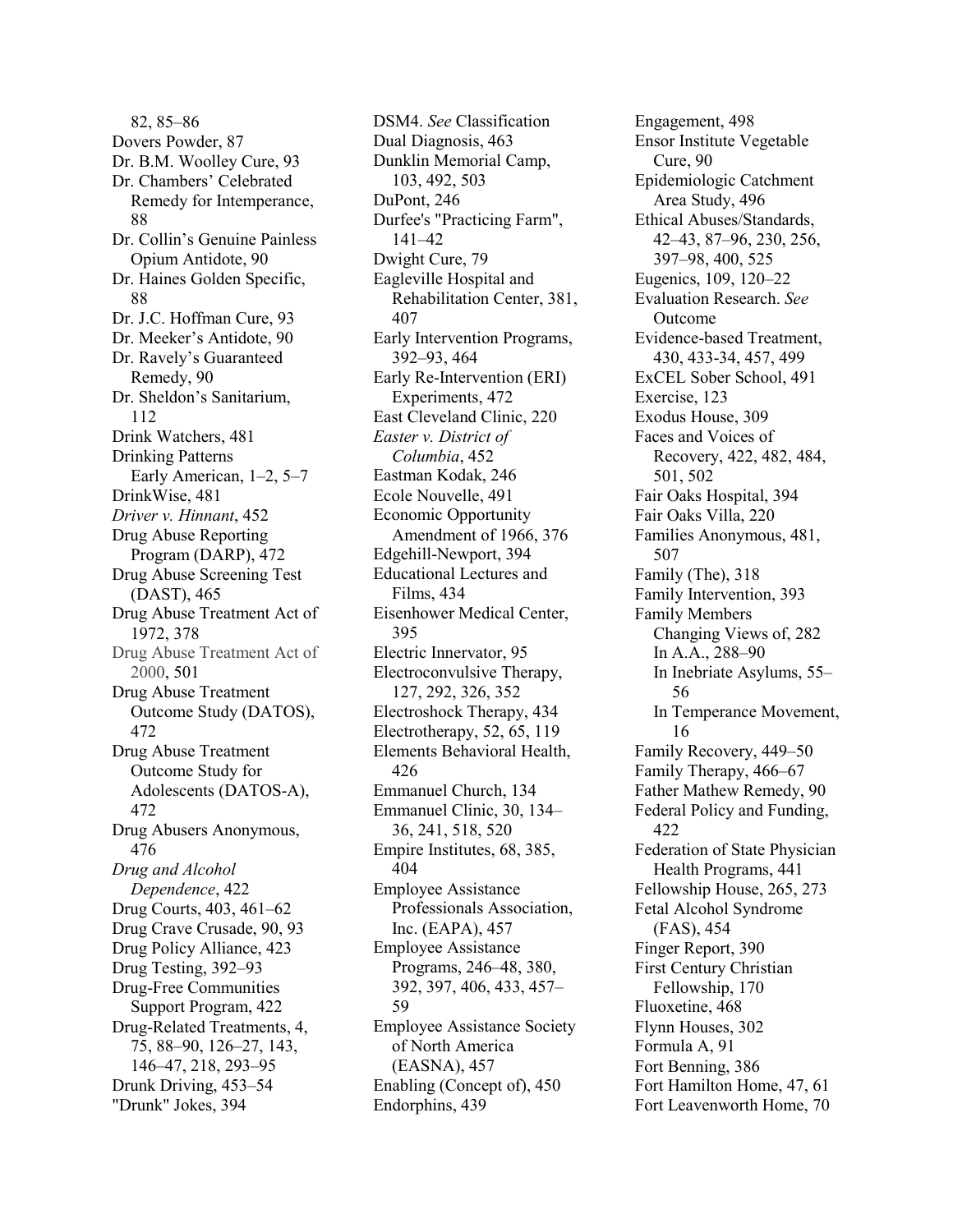Fort Worth (U.S. Public Health Hospital), 162–67, 371–72 Foundations Recovery Network, 426 Four Famous Formulae, 89 Four-point Program, 480 Frank's Cure for Inebriety, 88 Franklin Reformatory Home, 37, 48, 53 Fraternal Temperance Societies, 22–24 Fraudulent Cures, 39, 87–96, 150 Free N'One, 477, 507 Freedom Fest '76, 393 Freedom House, 273 Gabapentin, 468 Galesburg State Research Hospital, 145 Garten Cure, 79 Gateway House, 318, 321 Gateway Program, 491 Gatlin Institutes, 40, 68, 79, 385, 404 Gaudenzia House, 318 Gender Specific Treatment, 454–55 General Hospital, 272 Geneva Gold Cure, 79 Georgian Clinic and Rehabilitation Center for Alcoholics, 287 Gestalt Therapy, 466 Glenwood Park Sanitarium, 300 Glide Memorial United Methodist Church, 460 Global Appraisal of Individual Needs, 457, 465 Gold Cures, 69–86 Golden Treatment for the Liquor Habit, 88 Gonorrhea (Induced as a Treatment for Alcoholism), 129 Good Samaritans, 23–24 Good Templars, 23, 66 Good Templars Asylum, 35 Government Accounting

Office Report, 364 Gradualism, 448 Grant Hospital, 407 Granville House, 273 Great Northern Railroad, 246 Green Cross, 220 Greenwood Institute, 37 Greystone Asylum, 222 Grief Recovery After Substance Passing, 481, 504 Guest House, 263, 459 Gustafson's Tobacco Remedy, 90 Habatina, 89, 95 Habit Forming Drugs (HFD), 333-34, 336, 338, 352, 476, 507 Haight Ashbury Free Clinic, 380 Halfway House Movement, 301–4 Hangover Remedies, 88 Hanley-Hazelden, 272 Harbor Lights Corps, 102 Hargreaves Cure, 79 Harm Reduction, 447–49, 495, 528 Harris Institute Cure, 93 Harrison Narcotic Act, 305 Passage of, 150–52 Protests of, 158–60 Harrison's Opium Cure, 94 Hastings State Hospital, 266 Hay-Litchfield Antidote, 88 Hazelden, 211, 263–65, 271– 73, 394, 401, 406–8, 417, 426, 449, 469, 471, 501, 503 Healing Forest, 504 *Healing the Shame That Binds You*, 451 Health Anti-Liquor, 95 *Heavy Drinking The Myth of Alcoholism as a Disease*, 438 *Help at Any Cost*, 457 Hepatitis C, 462–63 Heredity, 120–22 Heroin Anonymous, 476, 508 High Watch Farm, 225–28

Beginnings, 225–26 Conflicts within, 226–28 Daily Life in, 226 Hill Foundation, 264 Home Place, Inc., 316 Homosexuality, 208 As a Perceived Etiological Factor in Addiction, 130 Special Treatment Needs, 452 Hope Haven, 273 Horizon Health Corporation, 385 Hospital of the University of Virginia, 144 Hospital-Based Treatment Programs, 109–10, 115- 19, 174, 283–84 House of Hope, 249 Howard H. Friese Memorial Halfway House, 273 HR5, 88 Hydrotherapy. *See* Water Cures Hypes and Alcoholics (HYAL), 335, 336, 352, 476, 507 Hypnosis, 137-38, 292 Hypnotherapy, 466 IBM, 246, 251 Ibogaine, 367 Illinois Drug Abuse Program, 367–71 Illinois Eastern Hospital for the Insane, 104 Impaired Professionals, 47, 72, 414, 459 Improbable Players, 493 Independent Order of Good Templars, 22-24, 65 Independent Order of Rechabites, 22, 24 Indian Health Service, 460 Indian Health Services, 424 Indiana Asylum for the Insane, 10 Indigenous Healers, 452, 460, 464, 510 Indigenous Institutions, 460, 464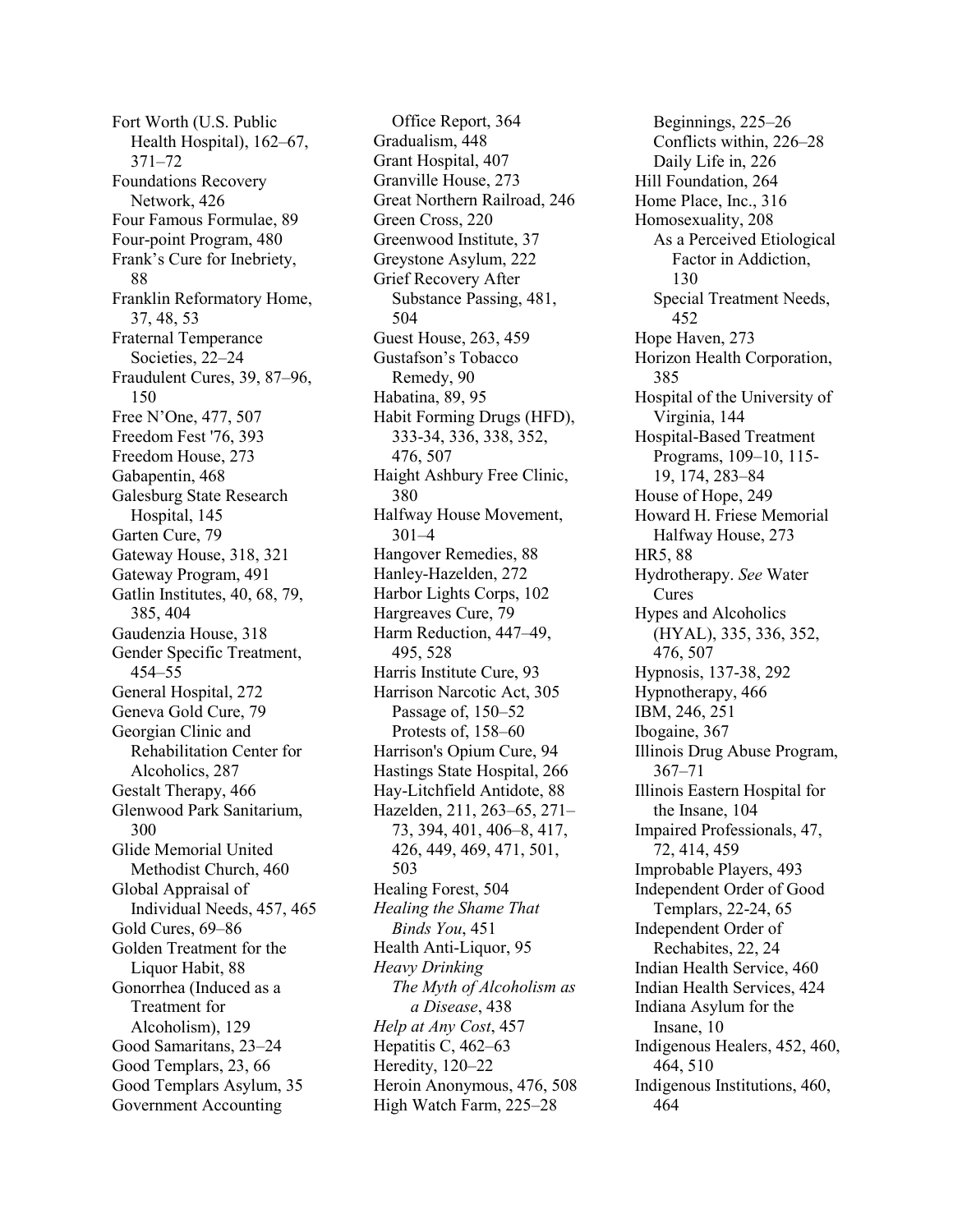Individualized Replacement Therapy, 293 Industrial Hospitals, 108 Industrial Physician's Committee on Alcoholism, 247 Inebriate Farms/Colonies, 108–9 Inebriate Homes and Asylums Aftercare, 56 Daily Life Within, 54–55 Demise, 39–43 Financing, 35–36, 67–68 Patient Profiles, 47–48 Reported Outcomes, 56– 58, 66 Role of Family in, 55–56 Staffing, 45–47 Treatment Methods, 51–55 Treatment Philosophies, 48–51 Inebriety Definition of, xvii Institute of Medicine, 364 Institute of the Pennsylvania Hospital, 138, 285 Insulin Therapy, 305-6 Insurance Companies/Industry, 382– 84 Integrity House, 318 Integrity Therapy, 466 International Certification and Reciprocity Consortium, 429 International Doctors in Alcoholics Anonymous, 481, 507 International Halfway House Association, 304 International Nurses Society on Addictions, 427 International Opium Conference, 94 International Union of Gospel Missions, 291 *Intervention*, 425 Iowa model, 502-3 Iowa Psychopathic Hospital, 145

Iowa State Hospital for Inebriates, 48 Jackson Health Resort, 125 Jacoby Club, 30, 56, 135, 507, 520 James Club, 174 James Home Remedy, 90 Jewish Alcoholics, Chemically Dependent People and Significant Others, 291, 477, 507 Johns Hopkins Hospital, 147, 285, 449 Joint Commission on Accreditation of Hospitals, 384, 425 Joint Meeting for Adolescent Treatment Effectiveness, 457 Jones-Miller Act of 1922, 154 *Journal of Addiction Medicine*, 391, 427 *Journal of Addictions Nursing*, 427 *Journal of Addictive Diseases*, 427 *Journal of Groups in Addiction and Recovery*, 494 *Journal of Social Work Practice in the Addictions*, 429 *Journal of the American Medical Association*, 82, 92, 95, 116, 176, 498 Joy Farm, 225–26 Junior Washingtonian Societies, 290 Keeley Bi-Chloride of Gold Cure, 80 Keeley Institutes, 40, 68–86, 284, 404, 518 Critics, 80–82 Decline, 82 Founding, 69–71 Later Years, 83–85 Mail-order Business, 75– 76 Patient Profiles, 71–72 Staff, 72–73

Treatment methods, 73– 75, 84–85 Keeley Laws, 74, 78 Keeley Leagues, 76–78 Kemper Insurance Company, 384 Kennecott Copper Company, 246 Keswick Colony of Mercy, 103–4, 284, 507 Key Cure, 79 Kinetic Ideas, 486–87 Kings County Hospital, 307 Kings County Inebriates' Home, 33 Knickerbocker Hospital, 187, 216, 220-22 Knights' Tonic for Inebriates, 88 Koala, 404 Korsakoff's Psychosis, 32, 279 Kroc Foundation, 391 Kudzu Extract, 468 LAAM, 366 Lackland Air Force Base, 386 Ladies Dashaway Association, 61 Language of Recovery, 510 Lasker Foundation, 364 Law Enforcement Assistance Administration, 376, 378 Lay Therapy Movement, 134-38 Leavenworth, 163 Lectures, 53, 66, 239, 269–70 Levetiracetam, 468 Lexington, 162–67, 326, 329- 30, 332, 351, 367, 371–72 Life-Mark Corporation, 385 LifeRing Secular Recovery, 477, 480, 508 Lighthouse, 371 *Linder v. U.S.*, 151 Linkage to Community Recovery Support Resources, 434–35 Liontamers, 477, 507 Liquor Research Commission, 250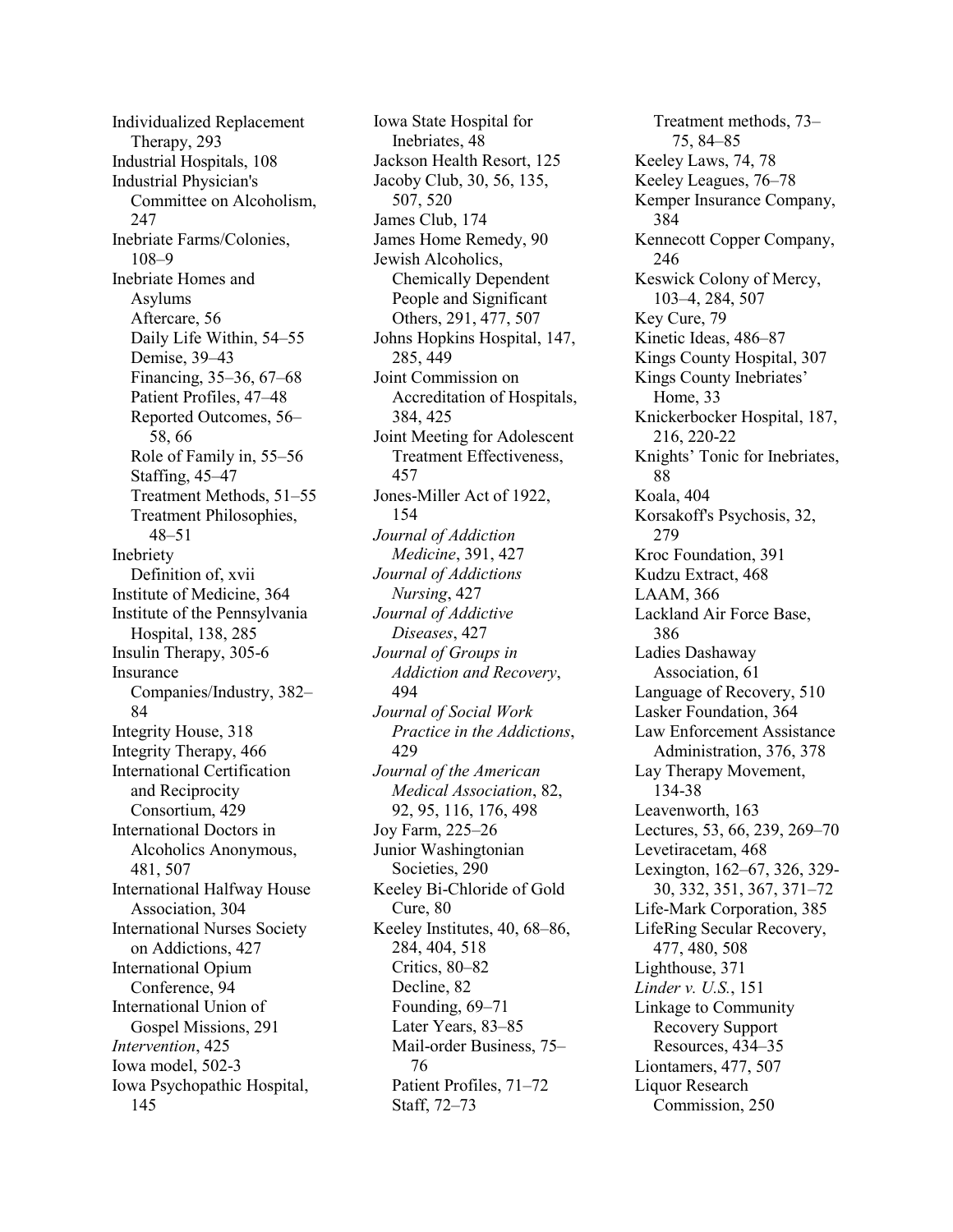Lithium Carbonate, 434 Little Hill-Alina Lodge, 286 Littlejohn Report, 390 Logotherapy, 466 "Loitering Addict" Laws, 326 Long Beach Naval Station, 386 Longview State Hospital, 223 Loss of Control, 437 LSD Psychotherapy, 298– 300, 313, 519 Lutheran General Behavioral Health, 416 Lutheran General Hospital, 271, 277, 404-5, 408, 411- 13, 449 Managed Care, 399–403, 415 Manhattan General Hospital, 308 Manhattan State Hospital, 308 Manteno State Hospital, 223, 283 Manualized Therapies, 433 Maplewood Institute, 93 Marathon House, 318 Marijuana Anonymous, 476, 508 Marijuana Treatment Project (MTP) Experiments, 472 Maritime Commission, 246 Marketing, 396–97 Martha Washington Home, 66, 518 Martha Washington Hospital, 67 Martha Washington Society, 16, 507 Marty Mann Halfway House, 273 Massachusetts State Hospital for Dipsomaniacs and Inebriates, 34 Massachusetts Temperance Society, 17 Matrix House, 371–72 Maturing Out, 442–44 McAndrews Scale, 465 McNeil's Island, 162 McShin Foundation, 485 McTaggert Method, 95

Medical College of Virginia, 236 Medical Model, 465, 469, 502 Medication-Assisted Recovery Services, 501 Medication-assisted Treatment, 467–69 Medications for Acute Withdrawal Management, 468 Medications for Co-occurring Disorders, 468 Men for Sobriety, 477, 507 Mendocino State Hospital, 145, 318 Menninger Foundation, 284 Mental Health Professional, 466 Metabolic Disease Theory, 354, 357 Methadone Anonymous, 476, 508 Methadone Critics, 357–58, 363-64 Methadone Maintenance, 351–66 Criticisms of, 363–64 Early History, 351–59 Methamphetamine Treatment Project (MTP) Experiments, 472 Methods of Moderation and Management, 481 Metropolitan Hospital, 156, 307-8 Meyer Memorial Hospital, 144 Michigan Alcoholism Screening Test (MAST), 465 Michigan State Liquor Commission, 286 Mickey Finn Powders, 88 Middletown State Hospital, 308 Military Treatment, 386–87, 425 Millati Islami, 477, 492, 508 Minnesota Civil Service Commission, 267

Minnesota Model, 261–78, 374, 379, 387, 404, 406, 411 Criticisms of, 274 Minnesota Sanitarium, 222 Miracle Compound, 88 Missions, 98–104 Model Cities, 376 Moderation Management, 428, 445, 477, 481, 508 Moderation Societies, 28–30 Monarch Health Systems, 413 Monroe's Gold Cure, 79 Monterey Peninsula Committee on Alcoholism, 453 Moral Suasion, 14, 19, 23, 50, 53, 122 Morphina-Cure, 93 Morphine Addiction, 148 As a Treatment for Alcoholism, 126–27 Maintenance & Clinics, 152–58 Mothers Against Drunk Driving (MADD), 454 Mothers on Methadone, 476, 508 Motivation, 270, 440–41 Motivational Enhancement Therapy, 425 Mountain Movers, 103 Mrs. Pink's Place, 285 Multiple Problem Clients, 403, 463–64 Music Therapy, 53 Mutual Aid Societies Fall of, 523–24 Rise of, 514–15 N.A. Basic Text, 341–43 N.A. Literature, 341–43 N.A. Tree, 344–47 NAADAC, The Association of Addiction Professionals, 390-91, 398, 422, 429-30, 502 Nalmefene, 468 Naltrexone, 353, 366, 434, 439, 468-69, 500-01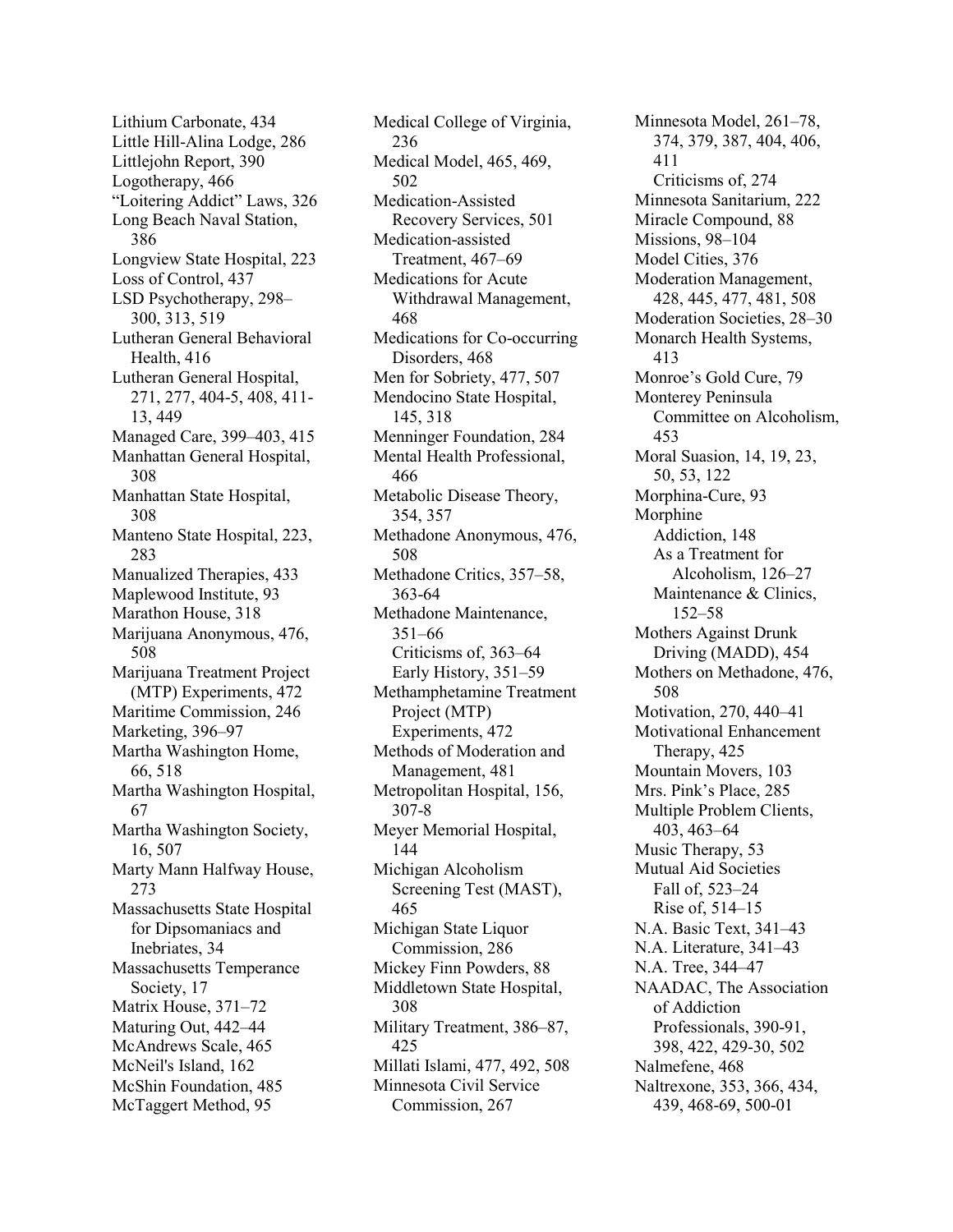Nar-Anon, 481, 507 Narcosan, 150 Narcotic Addict Evaluation Authority, 350 Narcotic Addict Rehabilitation Act, 376 Narcotic Control Act of 1956, 305 Narcotic Drug Control Commission, 154, 155 Narcotics Anonymous, 326– 49, 352, 364, 436, 476, 507 Narcotics Anonymous Steps, 337–40 Narcotics Anonymous World Services, 346 Narcotics Treatment Administration, 358 National Advisory Committee on Alcoholism, 376 National Advisory Council on Narcotics (NACON), 331 National Alliance for Medication Assisted Recovery, 501-2 National Association for Children of Alcoholics, 450, 481 National Association for Christian Recovery, 492 National Association for the Protection of the Insane, 37 National Association of Addiction Treatment Providers, 422, 425 National Association of Alcoholism and Drug Abuse Counselors, 390 National Association of Alcoholism Counselors, 389 National Association of Alcoholism Counselors and Trainers, 389, 502 National Association of Drug Court Professionals, 422, 462

National Association of Lesbian and Gay Addiction Professionals (NALGAP), 422 National Association of Recovery Residences, 422, 489 National Association of State Alcohol and Drug Abuse Directors, 422 National Association of Women in Alcoholism and Drug Dependencies, 455 National Better Business Bureau, 94 National Bi-Chloride of Gold Company, 79 National Center for Alcohol Education, 390 National Center for Prevention and Control of Alcoholism, 376 National Certification Reciprocity Consortium, 390 National Clergy Council on Alcoholism and Related Drug Problems, 248 National Committee for Education on Alcoholism, xviii, 214, 233, 235, 241- 44, 278 National Committee for Mental Hygiene, 111 National Committee for Quality Assurance, 425 National Comorbidity Survey, 496 National Conference of Social Work, 37 National Council on Alcoholism (and Drug Dependence), 190, 244, 251-52, 275-76, 299, 373- 74, 383-84, 393, 422, 455, 483-84 National Drug Abuse Training Center, 390 National Epidemiologic Survey on Alcohol and Related Conditions, 496

National Health Interview, 496 National Institute of Justice, 461 National Institute on Alcohol Abuse and Alcoholism, 375, 377-379, 390-91, 393, 422, 426, 445, 457, 460, 505 National Institute on Drug Abuse (NIDA), 167, 365, 378, 379, 390-91, 422, 426, 431, 434, 438, 460, 505 National Institute on Mental Health, 374, 376 National Institutes of Health, 422 National Institutes of Health Consensus Conference on Effective Treatment of Heroin Addiction, 365 National Longitudinal Alcohol Epidemiologic Survey, 496 National Prison Association, 37 National Safety Council, 453 National States Conference on Alcoholism, 257 National Temple of Honor, 22 National Treatment Improvement Evaluation Study, 472 National Treatment Outcome Research Study (NTORS), 472 National Women's Congress on Alcohol and Drug Problems, 455 Native America Drinking Patterns, 1 In A.A., 211 Temperance Leaders, 8–9 Treatment Programs, 466 Natural Recovery. *See* Maturing Out Natural Therapies (Water, Air, Light), 122–26 Navy, 386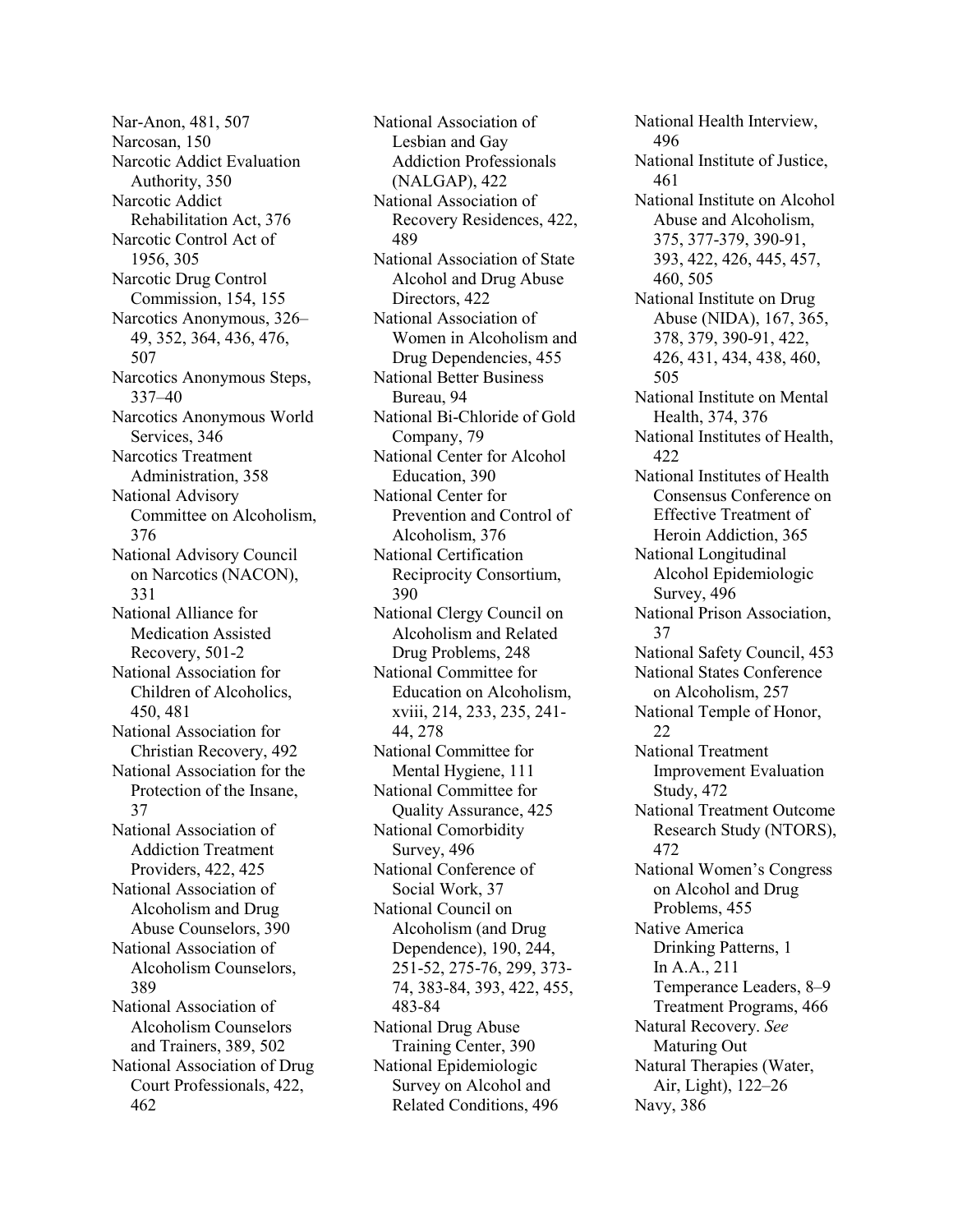Nazi (Response to Alcoholism), 122 Neal Institute, 79, 90, 92 Needle Exchange Programs, 447–48 Nellens and Massee Method, 150 Neurobiology of Addiction, 438–39 Neuro-Psychiatric and Health Services, Inc., 145 New England Alliance for Addiction Recovery, 485 New England Home for Intemperate Women, 61 New Recovery Advocacy Movement, 483–88 New York Board of Inebriety, 109 New York Christian Home for Intemperate Men, 35, 45, 57, 100, 104 New York City Hospital and Industrial Colony, 109 New York Department of Narcotic Drug Control, 155 New York Medical Society on Alcoholism, 391, 426 New York State Inebriate Asylum, 33, 34, 37, 42, 48, 51, 53, 56, 61-64, 518 New York State Medical Society, 238, 254 New York State Office of Alcoholism and Substance Abuse Services, 365 New York University, 187, 236, 427, 438 "Nickel Therapy", 195 Nicotine Addiction, 469–70 Nicotine Anonymous (Nic-A), 470, 476, 507 Nicotine Dependence Medications, 468 Nix-O-Tine, 90 Non-A.A. Group, 289 Normyl Treatment, 94 North American Association of Alcoholism Programs, 257, 374, 384

North American Aviation, 246 North Conway Institute, 248 Northwestern Hospital, 309 Norton Memorial Infirmary, 214 Norton Psychiatric Clinic, 215 No-To-Bac, 90, 91 Nutritional Therapies, 122– 23, 293 Nuway House, 273 O.P. Coats Co. Cure, 93 Oasis Academy, 491 Office of National Drug Control Policy, 365, 422, 495, 498 Office of Technology Assessment of the United States Congress, 364 Olanzapine, 468 Oleo-Dermatine, 95 Ollapod Club, 52, 507, 518 Ondansetron, 468 One Hundred Men Corporation, 174 Opacura, 93 Operation Understanding, 393 Opiate Addiction, 146–68 Opioid Agonists, 467 Opioid Antagonists, 467 Opioid Treatment Programs (OTPs), 357 Order of Friends of Temperance, 22 Order of Good Samaritans, 22,23, 507 Order of Good Templars, 22,23,507 Order of Rechabites, 22 Organization for Economic Opportunity (OEO), 376, 389, 502-3 Alcoholism Treatment within, 376 Outcomes (Treatment) Hazelden, 273 Illinois Drug Abuse Program, 371 Inebriate Homes/Asylums,

56–58, 66 Keeley Institutes, 79 Methadone Maintenance, 363, 365 Modern Studies, 471–73 Parkside, 411 Riverside Hospital, 308 Shadel Sanitorium, 144 Teen Challenge, 311 Therapeutic Communities, 323, 471 Towns Hospital, 118 U.S. Public Health Service Hospitals, 167, 371–72 Willmar State Hospital, 270 Outpatient Treatment, 35, 65, 401, 407, 424, 427, 431, 456, 518 Outreach Services, 455 Overbrook Asylum, 222 Overcomers Outreach, 477, 507 Oxcarbazepine, 468 Oxford Group, 169–77, 186, 194, 197–98, 202, 261, 517 Oxford House, 489–90 Oxien, 91 Palm Beach Institute, 394 Para-alcoholism, xx, 450 Parke-Davis Company, 147 Parkside, 385, 404–21 Parkside Foundation, 412 Parkside Management Services, 412 Partial Agonists, 467 Passage Malibu, 424 Past-life Therapies, 434 Pathways of Recovery, 510 Pathways to Recovery, 472 Patient Protection and Affordable Care Act (ACA), 423 Patton State Hospital, 350 Paul Wellstone and Pete Domenici Mental Health and Addiction Equity Parity Act, 423 Payne Whitney Clinic, 254 Peabody Method (of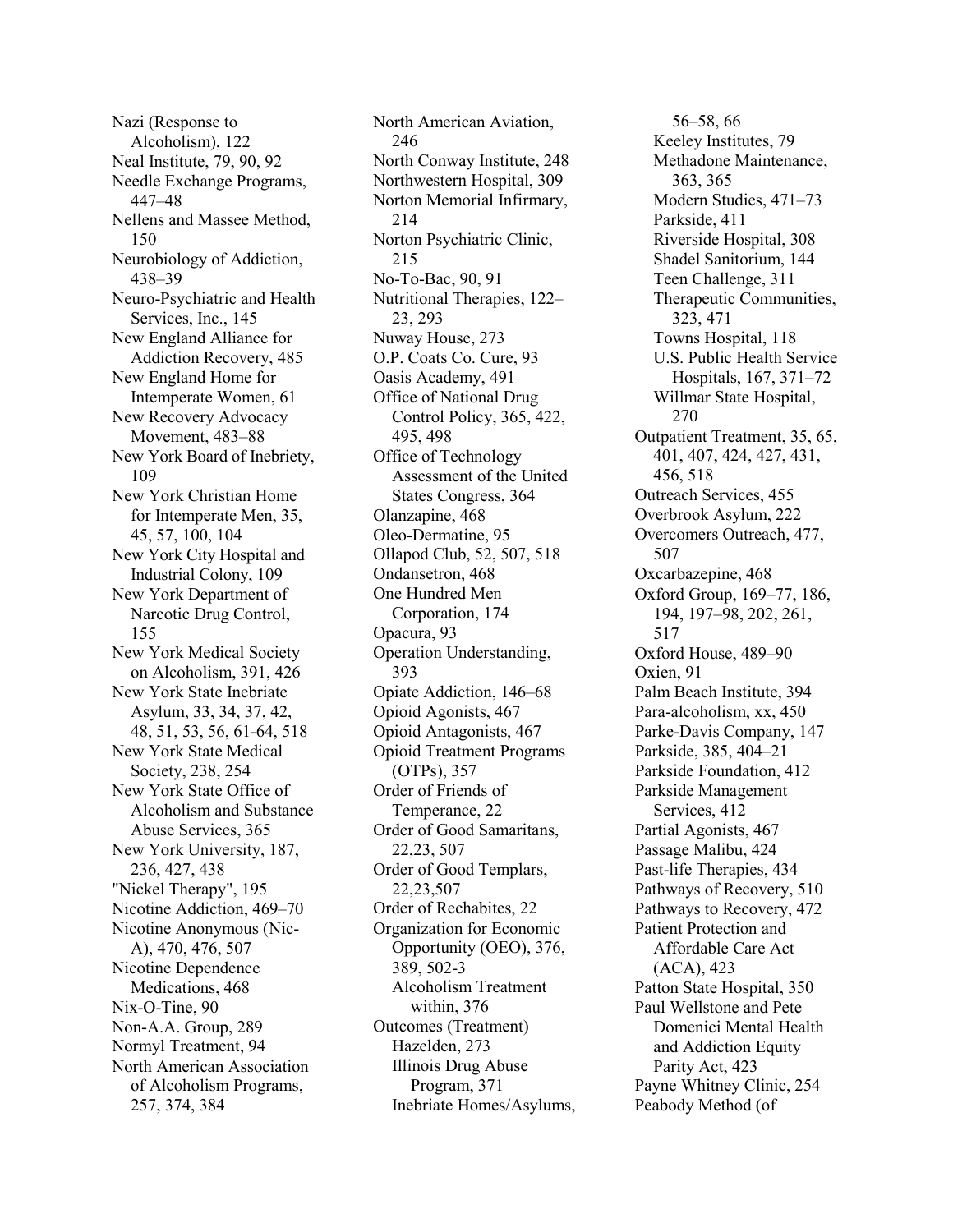Alcoholism Counseling), 136–38 PEASE, 491 Peer Specialists, 425, 500 Pennsylvania Sanitarium for Inebriates, 33, 37, 38 Pentecostal (Assembly of God) Church, 310 People in Recovery Health Status of, 529 People's Hospital, 220 Permanente Hospital, 246 Petty Method, 150 Phoenix Academy, 491 Phoenix Company, 413 Phoenix House, 318, 321, 323, 426 Phoenix Multisport, 493 Phoenix School, 491 Physician Health Programs, 441, 459 **Physicians** Indicted under Harrison Act, 152 Recovering, 72–73 Specialized Treatment for, 459 Vulnerability for Addiction, 459 Pilgrim State Hospital, 308 Pills Anonymous, 394, 476, 507 Pioneer House, 262–63, 265- 66, 268-69, 272-73, 275, 406 Pix-Up, 88 Portal House, 224, 263, 286, 301 Porter Act, 163 Portland Reform Club, 27 Post Shaker Sanitarium, 220 Post-treatment Monitoring and Support, 435 Post-treatment Recovery, 435 Potsmokers Anonymous, 394, 476, 507 *Powell v. Texas*, 452 Prazosin, 468 Preferred Provider Organizations, 399 Prescription Brand Whiskey,

## 94

Prescription Drugs Anonymous, 476, 508 Primal Scream Therapy, 466 *Principles of Drug Addiction Treatment*, 434, 499 Principles of Effective Treatment, 431–32 Prisons A.A. within, 179 Treatment within, 461–62 PRO-ACT, 485 Professor M.M. Waterman Cure, 90 Progress Valley, 273 Progression, 437 Prohibition, 19, 22, 169, 233 Project MATCH, 437, 467, 472 PROMETA, 473 Psychiatric Hospitals, 36, 110–12, 283–84 Psychiatric Institutes of America, 385, 404 Psychiatric Model, 465-66 Psychoanalytic Approach Criticisms of, 133–34 Treatment Methods, 132– 33 View of Addiction, 130– 32 Psychodrama, 387, 466 Psychological Model, 466 *Psychology of Addictive Behaviors*, 428 Psychosurgery, 128–29, 292, 306, 326, 352, 473, 519 Public Health Approach, 446- 47 Public Health Institute, 161 Public Inebriates, 110, 452– 53 Purdy Cure, 93 Pure Food and Drug Act, 94 Quakers, 56 Quality Assurance, 398–99, 414 *Quarterly Journal of Inebriety*, 38, 40 *Quarterly Journal of Studies on Alcohol*, 237

Quetiapine, 468 R. Brinkley Smithers Institute for Alcoholism Prevention and Workplace Problems, 252 Radical Recovery, 528–29 Raleigh Hills, 145, 385, 404 Rand Report, 445 Rational Emotive Therapy, 466 Rational Recovery, 477, 480, 507, 514 Reality House, 320 Reality Therapy, 466 Rebirth of N.A., 340-41 Recovered/Recovering As Counselors, 134–41, 370, 387–89, 409–10, 520-21 Counselor Relapse, 388– 89 Early Work in Treatment, 45–47 In Temperance Movement, 8–10, 16–19 Recoveries Anonymous, 476 Recovering Couples Anonymous, 481, 507 Recovery Definition of, 496 Recovery Advocacy Movement Stages, 527–28 Recovery Alliance of El Paso, Texas, 485 Recovery Carriers, 527 Recovery Church, 492 Recovery Coaches, xiii, xx, 484, 500 Recovery Coast to Coast, 493 Recovery Community Centers, xx, 484, 486, 488 Recovery Community Support Program, 483 Recovery Consultants of Atlanta, 485, 490 Recovery Contagiousness, 527 Recovery High School, 491 Recovery Homes, xx, 303-4, 442, 489, 493, 499, 517,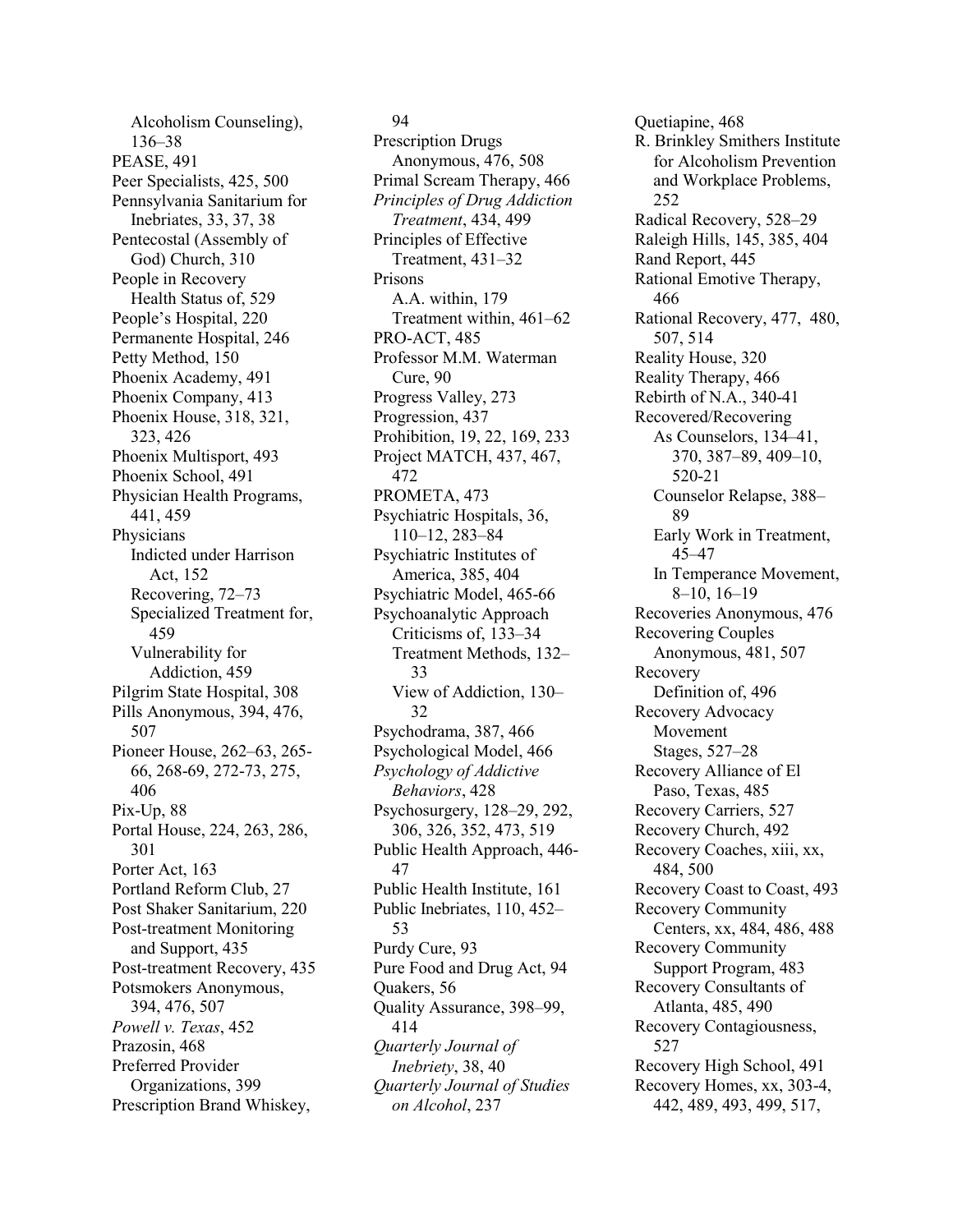520 Recovery Industries, 490–91 Recovery Management, xx, 354, 356-57, 427, 435, 441, 497-98 Recovery Month, 484-85, 495 Recovery Paradigm, 494–95 Recovery Porn, 476 Recovery Prevalence, 496–97 Recovery Research Agenda, 505–6 Recovery Residences, 488– 89 Recovery School Movement, 491–92 *Recovery Solutions*, 493 Recovery Support Specialists, xx, 345, 499 Recovery Talk, 493 Recovery versus Harm Reduction, 528 Recovery-oriented Systems of Care, xx, 428, 497, 530 Recriminalization, 475 Red Ribbon Reform Clubs, 25–26 Reform Clubs, 24–28, 45, 86, 197, 507, 517 Reformers Unanimous, 477, 508 Regent Hospital, 394 Rehabilitation of Alcoholics of New York, Inc., 220 Reichian orgone therapy, 466 Relapse & Relapse Prevention, 57, 141–42, 178, 428, 441, 456, 470– 71 Relationship to the Community, 499 Relaxation Training, 136–38 Reliable Cure for the Opium and Morphine Habits, 90 Religion, 5, 52, 55, 96–107, 204, 309–13, 516 Remington Arms, 246 Remove Intoxicated Drivers (RID), 454 *Renew*, 493 Renewal Center, 272

Research Council on Problems of Alcohol, 233, 235–38, 244, 256 Research Society on Alcoholism, 422 *Responsible Drinking*, 481 Restigmatization, 474-75 Res-U-Rex, 88 Resurrection Society, 15 RE-VI-VO, 90 Richie Painless Cure, 90, 93 Rikers Island Penitentiary, 308 Riverside Church, 175 Riverside Hospital, 155-56, 352 RMS Private Formula, 94 *Robinson v. California*, 352, 374 Rockefeller Hospital, 353 Rockland State Hospital, 223 Roosevelt Hospital, 252, 427 Roy Littlejohn Associates, 390 Royal Purple Reform Club, 25 Rutgers, iii, 233, 240, 242, 252, 257, 275-76, 409, 491 Rx Medicinal Spirits, 94 S.L.'s Powders, 88 S.O.S. Guidelines for Addiction Recovery, 479 Sacred Heart Medallion, 218 SADD, 454 Saint Mark's Clinic, 309, 492 Salvation Army, 101–4, 284, 291, 303, 331 Samaritan Halfway Society, 309-10 San Francisco Home for the Care of the Inebriate, 35- 36, 62, 67–68 San Francisco Lifeboat, 101 San Quentin, 340 Sandstone Hospital, 449 Sceleth Method, 150 Schick's Shadel Hospital, 145, 281 Screening, Brief Intervention, and Referral to Treatment (SBIRT), 465

Secular Organization for Sobriety-Save Our Selves (SOS), 477, 479–80, 507, 514 *Serene Scene*, 493 Sertraline, 468 Serum Therapy, 306–7 Service Duration, 434, 498 Service Integration, 498 Service Location, 499 Service Menu, 498 Service Planning, 498 Service Relationship, 499 Shadel Sanatorium, 142–45 Shatterproof, 504 Shier's Dryer, 337, 340 Sierra Tucson, 394, 424 Sisters of Charity of St. Augustine, 188 Sisters of Samaria, 24 Skid Row, 97–98, 102, 233, 394, 453 SMART, 428, 445, 477, 480, 482, 508, 514, 527 Smithers (Christopher D.) Foundation, 252-54, 287 Smithers Addiction Treatment and Research Center, 445 Smokers Anonymous, 470 Sober House, 5 Soberin, 95 Sober-Up Pills, 88 Sobriety Priority, 479-80 Sobrosal, 88 Social Setting Detoxification, 103 Social Stigma, 512 Society of Addiction Psychology, 428 Sons of Temperance, 22-24, 66, 507 Southern California State Asylum, 39 SpeakOUT! LGBT Voices for Recovery, 485 Special Action Office for Drug Abuse Prevention, 359, 371, 378 Special Populations, 451–52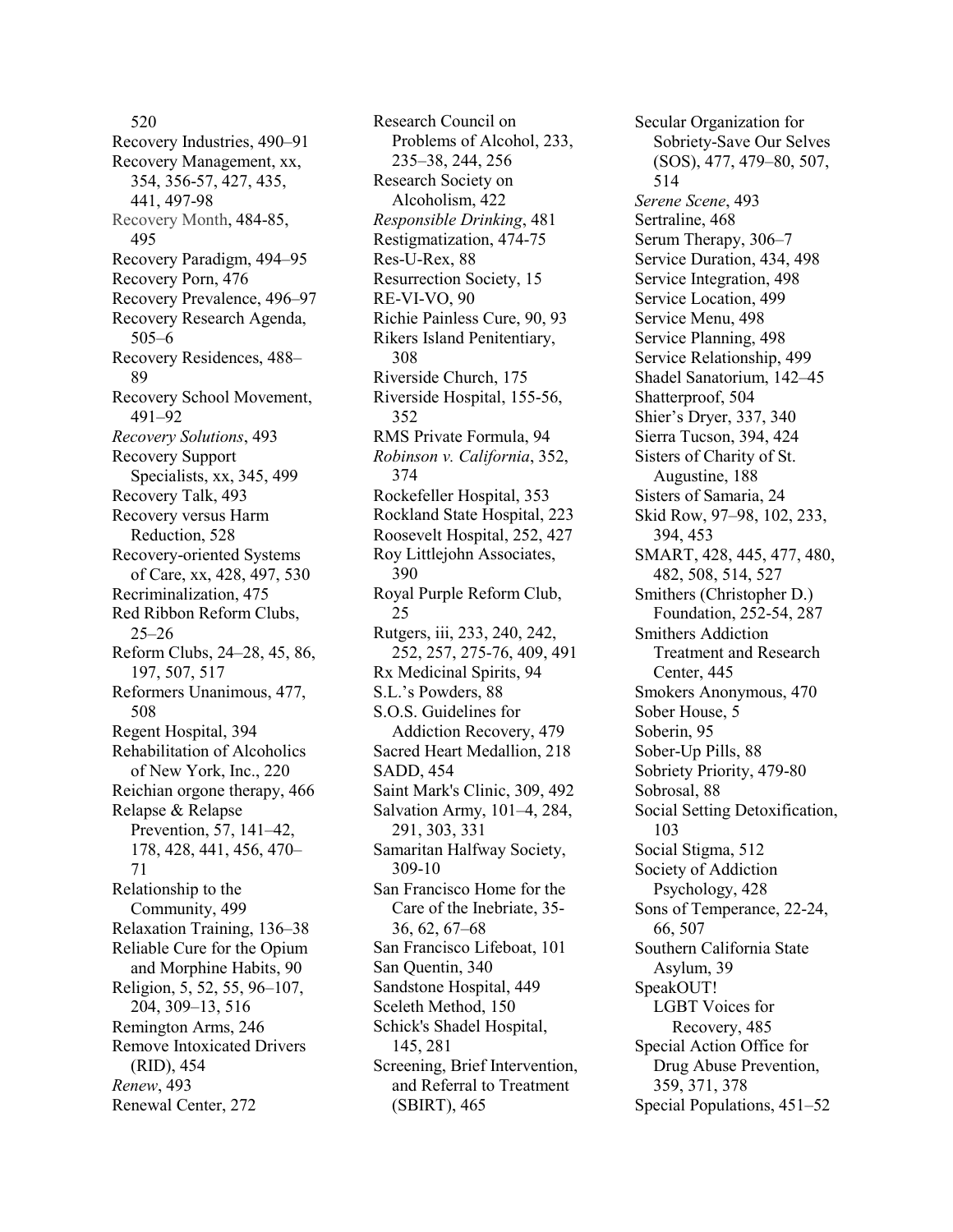Spiritual Model, 466 Spirituality, 198, 203, 233, 267, 277, 428 Spontaneous Combustion of Drunkards, 32 Spontaneous Remission. *See* Maturing Out SSRIs, 469 St. Anne's Morphin Cure, 89 St. Croix Falls Clinic, 265 St. Elizabeth's Hospital, 133, 223 St. James Society, 90, 93 St. John's Hospital, 220 St. Leonard's House, 367 St. Louis Treatment, 285 St. Luke's Hospital, 273 St. Mary's Hospital, 273 St. Paul Association Cure, 89, 93 St. Paul Recovery Summit, 484 St. Saviors Sanitarium, 61 St. Thomas Hospital, 186–88, 217–19 St. Vincent's Charity Hospital, 220 Stacie Mathewson Foundation, 492, 504 Staff Compensation and Turnover, 429–30 Standard Oil of New Jersey, 246 Starnes Drug Habit Cure, 89, 94 State Association of Addiction Services, 422 State Medical Society Physician Health Committees, 441 State Narcotics Hospital-Spadra, 162 State of Wisconsin General Hospital, 144 StepUP Program, 491 Sterilization Laws, 121 Sterilization of Alcoholics, 121–22 Stewart's Cafeteria, 172 Stop Stigma Now, 502 Student Assistance Programs

(SAP), 380, 393, 433 Suboxone, 467, 468 Substance Abuse and Mental Health Services Administration, 422, 495, 498 Substance Abuse Librarians and Information Specialists (SALIS), 422 Substance Abuse Severity Index (SASI), 465 Subutex, 467-68 Summit School, 491 Superba Tobacco Remedy, 90 Surgery As a Treatment for Addiction, 121–22 Swedish Treatment, 54 Synanon, 313–18 Take 12 Recovery Radio, 493 Teen Challenge, 310–11 Teen-Age Evangelism, 310 Teen-Anon, 481, 508 Teetolia Treatment, 94 Temperance Movement, 6–8 Pledges, 23 Role of Alcoholics in, 6–8, 13–30 Role of Wives/Families in, 16, 24 Terminal Island, 315 Texas Commission on Alcoholism, 250 *The Alcoholism and Addiction Cure*, 425 *The Anonymous People*, 493 *The Diseasing of America*, 438 The Healing Place, 503 *The Healing Power of Recovery*, 493 The Hills, 424 *The Key*, 329, 333, 336-37 The Meadows, 424 *The Myth of Addiction*, 438 *The Red Road to Wellbriety*, 485 The Retreat, 503 *The Revolving Door*, 452 *The Small Book*, 480

Theory of Methadone Maintenance, 355–57 Therapeutic Communities of America, 319, 422 Therapeutic Community, 313–26 Criticisms of, 324–25 Milieu, 321–22 Staffing, 321 Treatment Methods, 322– 23 Thirteen Statements of Acceptance, 478 Thoreau High School, 491 Thyroid Therapy, 293 Timing of Engagement, 433 Tobacco, 74, 381, 436, 469– 70 Proprietary Cures for, 89– 90 Tobacco Boom, 90 Tobacco Bullets, 90 Tobacco Redeemer, 90 Tobaccoism, 48, 79 Topic House, 318 Topiramate, 468 Towns Hospital, 115–19, 172, 185, 187, 221-22, 285 Towns-Lambert Treatment, 115–19 Transactional Analysis, 466 Transforming Youth Recovery, 492, 504 Transpersonal Psychology, 466 Treatment Access, 432 Ambulatory, 151, 156, 351 Birth of, 2–5, 32–35, 517– 18 Completion, 434 Core Technology of, 513 Costs, 424 Decline of, 39–43, 523–24 Definition of, 50, 219, 517–18 Fads, 519 Fraud, 39 Funding of, 35–36, 67, 75 Future of, 525–27 Future Redefinition of,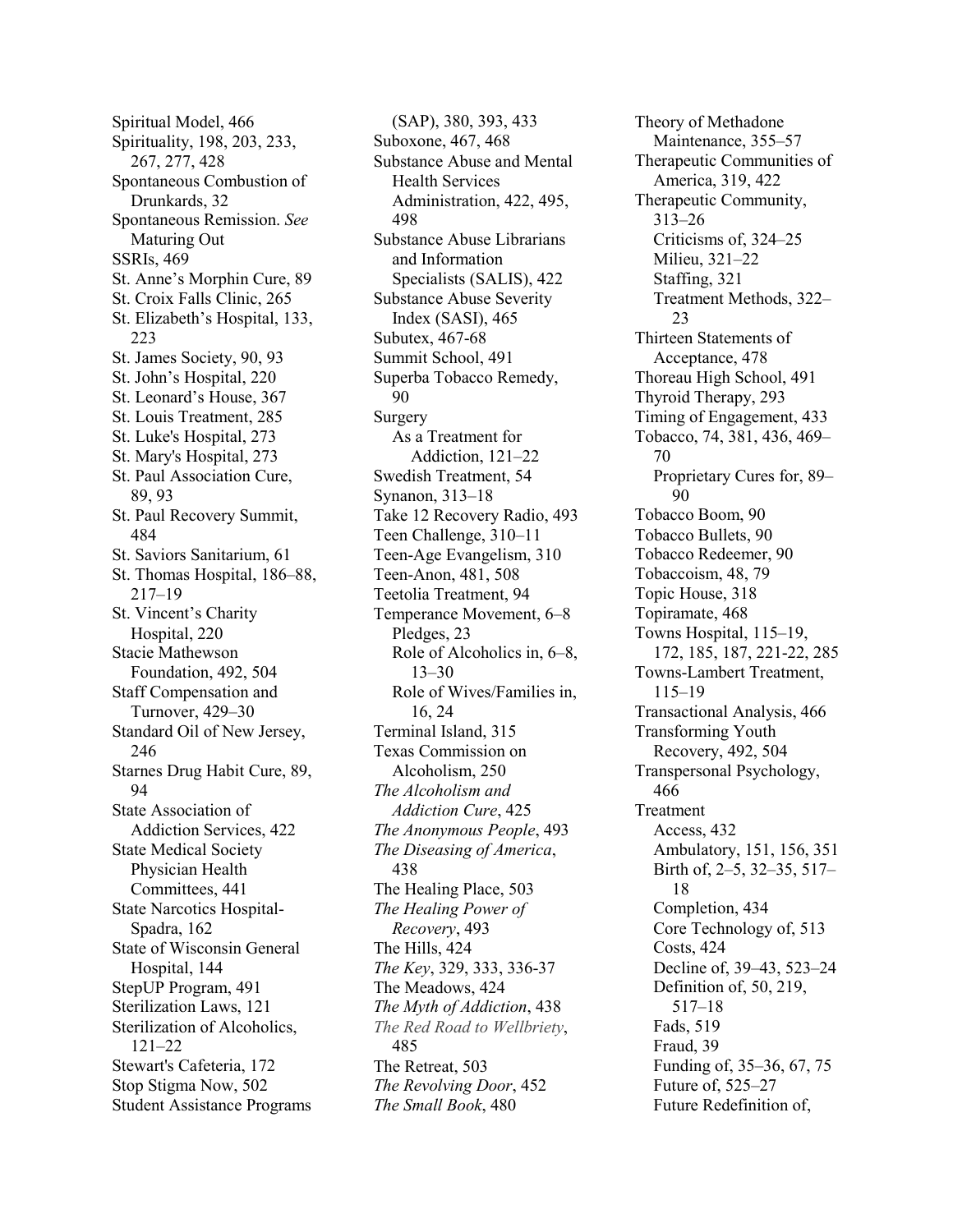526–27 Growth of, 391–92 In Prison, 403 Individualized, 51 Length of Stay, 51 Need versus Receipt, 432 Physical Methods of, 119– 29 Prior History, 433 Profiteering within, 396– 97, 524–25 Psychological Methods of, 129–45 Quality of, 433–34 Relationship to Mutual Aid, 515 Retention, 52 Treatment Alternatives to Street Crime (TASC), 378 Treatment Communities of America, 422 Treatment Levels of Care, 431 Treatment Outcomes Prospective Study (TOPS), 472 Treatment Works, 493–94, 522 Tri-Elixiria, 93 True Reformer, 24 Tucker's Drug-Habit Cure, 94 Tuum Est, 318, 323 Twelfth Step House, 224, 231 Twelfth Step Retreat, 224–25 Twelfth Step Workshops, 224 Twelve Step Recovery As a Cultural Phenomenon, 393–95 Twelve-Step Facilitation, 437 Typhoid Fever Therapy, 129 U.S. Office of Education, 376 U.S. Public Health Hospitals/Lexington & Ft. Worth, 162–67 *U.S. v. Behrman*, 151 *U.S. v. Jin Fuey Moy*, 151 Ultra-rapid detox, 434, 473 Uniform Alcoholism and Intoxication Act, 453 Union City Mission, 262 Union Temperance Society, 6

United Order of Ex-Boozers, 102, 507 United States Inebriate Asylum for the Reformation of the Destitute Inebriate, 62 Unity High School, 491 University of Virginia, 236 Utica State Hospital, 308 Utilization Review, 398 Verenicline, 468 Veterans Health Administration, 425 Vietnam War, 359, 378, 386 Virtual Recovery Communities, 482 Vi-Vo, 88 Vocational Rehabilitation Act of 1956, 278 Walnut Lodge (Walnut Hill Asylum), 33 War on Drugs, 359, 458, 475 "Warm Turkey", 465 Washingtonian Center for Addictions, 65 Washingtonian Hall, 34, 64, 301, 518 Washingtonian Home of Boston, 37, 47 Washingtonian Home of Chicago, 37, 56, 67 Washingtonian Society, 14 Demise, 19–20 Founding, 13–14 Growth, 14–16 Legacy, 20–21 Program, 16 Recruitment Methods, 14 Water Cure Institutions, 124– 26 Water Cures, 54, 124–26 Water Street Mission, 98– 101, 104 Waterman Institute Morphin Cure, 89 Wayside House, 273 Weatherby's Opium Antidote, 89 *Webb v. United States*, 151 Wellbriety, 9, 485, 504-5, 508

Wernicke's Syndrome, 32 West Tennessee State Hospital, 223 Wet-Dry Debate, 236 White Bison, 485–86 White Cross Anti-Liquor Treatment, 88 White Cross Society, 160 White House Conference for a Drug Free America, 360 White Ribbon Remedy, 95 White Star Secret Liquor Cure, 88 Whosoever Gospel Mission, 103 Wichita Recovery Center, 249 Willingway Hospital, 222, 287 Willmar State Hospital, 265– 72, 406 Wink, 88 Woman's National Hospital for Inebriates and Opium Eaters, 63 Women in Alcoholics Anonymous, 206–9 in Keeley Institutes, 71 Women for Sobriety (WFS), 445, 477–79, 507, 514, 527 Women's Alcoholism Movement, 455 Women's Christian Temperance Union, 26, 61 Women's Temperance Crusade, 25 Wooley's Cure for Alcoholism, 88 Work "Therapy", 53, 123, 165 Works Publishing, Inc., 176 World Board, 345-46 World Federation of Therapeutic Communities, 319 World Health Organization, xviii, xix, 245, 257, 365 World Narcotic Research Foundation, 160